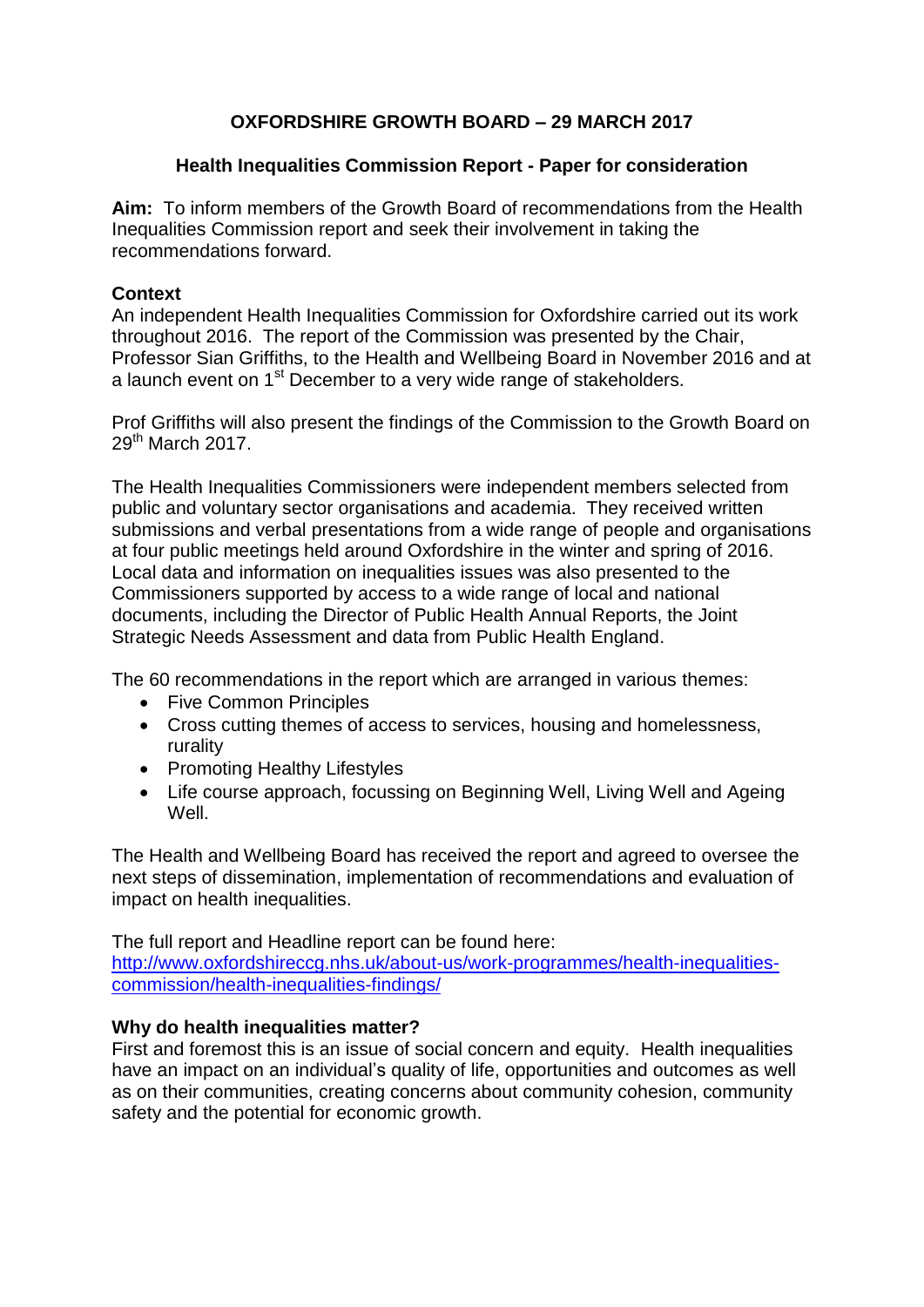This is because

- . Oxfordshire has high levels of employment but over 14,000 people claim Employment Support Allowance due to ill health. It is suggested that some of this ill health could be prevented and numbers of economically active people grow.
- There is a correlation between poor educational attainment, low skills levels and poor health outcomes. This is demonstrated in lower school achievement amongst children on free school meals.
- People from more deprived areas of the county are more likely to be ill or disabled in later life, often before retirement age (men from the age of 60, women from the age of 57).They are more likely to die early from preventable causes This may result in more frequent or prolonged sickness absence, early retirement or death in service for people from more disadvantaged backgrounds.
- Long term ill health and disability means increased costs to services including the NHS, DWP and local agencies.
- Poor mental health is associated with greater socioeconomic challenge and both adults and children with mental health problems are more vulnerable to further harm or disadvantage with associated costs, both economically and socially.

Details of the data behind these statements has been set out in Annex A

### **Inequalities issues in Oxfordshire**

The health inequalities express themselves as poorer health and earlier death for some people. These can be

- 1. People who live in specific geographical areas which are identified as subject to multiple deprivation including health, skills, attainment, income, homelessness, crime (as measured by the Index of Multiple Deprivation 2015).
- 2. People from some minority ethnic groups.
- 3. People who have poor access to services e.g. because of rurality, disability, culture or language.

This can be summarised with the following statements:

- There is a variation in life expectancy, with people from some more deprived groups or areas living shorter lives on average.
- There is an inequality in the number of years someone can expect to live in good health. Some men and some women who suffer this disadvantage have more years of mental or physical illness or disability before death.
- Analysis of the most common causes of death for people aged under 75 (which are termed "premature deaths") shows that cancers, heart disease or stroke, liver disease and lung disease account for 77% of these deaths in Oxfordshire.
- Greater emphasis on prevention with changes to healthier lifestyles and access to appropriate healthcare would improve quality of life. For example, according to Cancer Research UK, 4 in 10 cancer cases can be prevented, largely through lifestyle changes. This is applicable to other diseases that kill some people early, such as heart disease and stroke. These changes include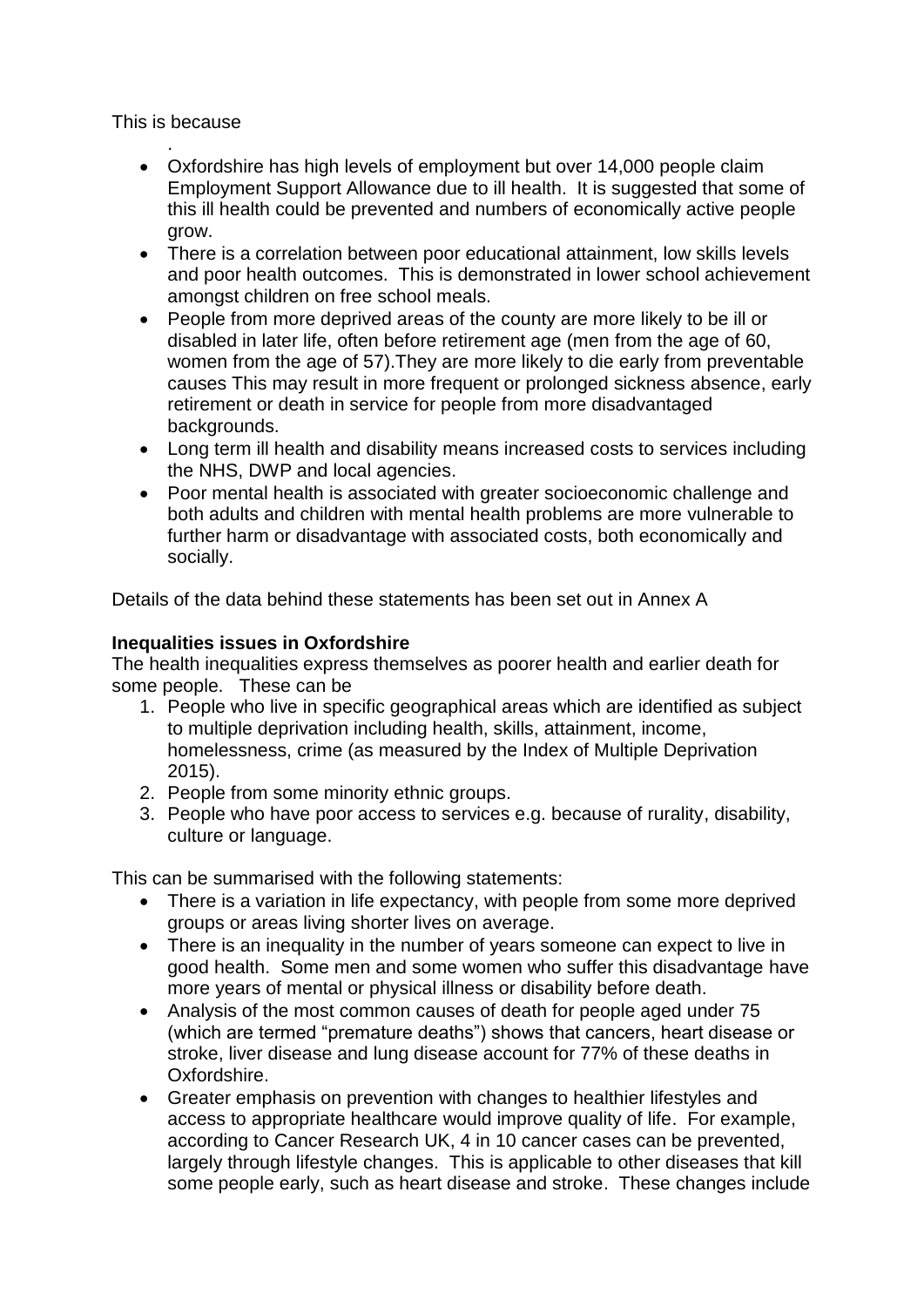healthy eating, giving up smoking, moderating alcohol intake and increasing levels of physical activity. Nearly a fifth of the local population are inactive (that means they do less than 30 minutes of physical activity a week) and great gains in population health could be made by helping that group in particular to increase their activity levels.

The various impacts of determinants of health have been summarized in the diagram below

Figure 1



## **Impact of Different Factors on Risk of Premature Death**

### **The Future Health of Oxfordshire**

As the report from the Health Inequalities Commission emphasises, the solution to levelling up health inequalities is not simple and does not just mean making health services better. Many of the determinants of poor health (as illustrated in the diagram below) are beyond the immediate influence of individuals or single organisations but can be improved by local or national action. These include education, housing, transport, leisure services, employment, skills and removing barriers to services, including behaviour change. Some of these factors have been the focus of local programmes in recent years.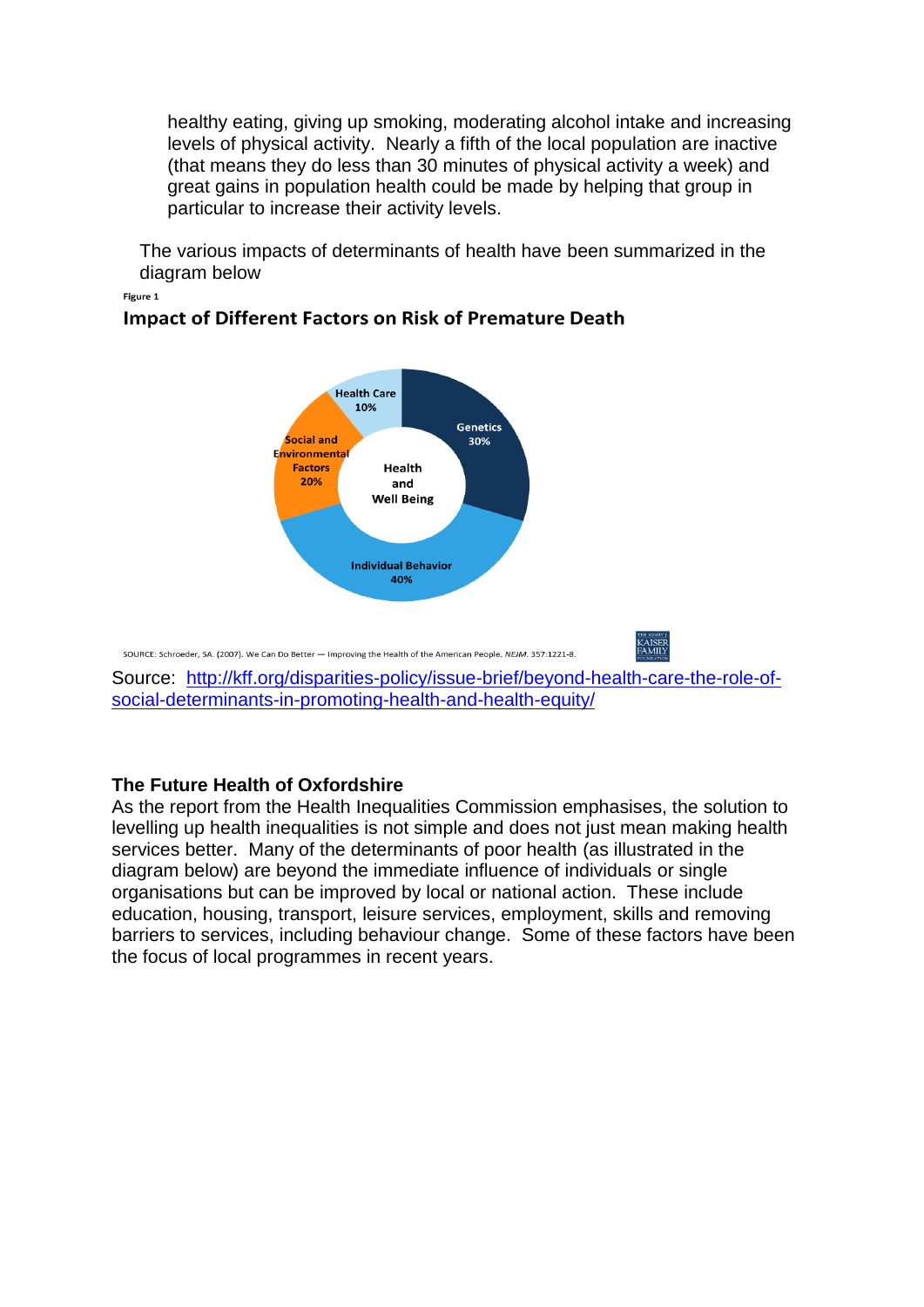

### **What more can be done?**

- 1. Prevention of ill health, particularly for the groups of people who are currently facing poor health outcomes, is a major feature of the Commission report. Some of the recommendations call for more focus on prevention initiatives such as increasing physical activity or reducing alcohol consumption, while others address the wider social determinants of health set out in the diagram above. Recommendations call for guarantees that the proportion of public money being spent on prevention should be maintained or increased .
- 2. Several recommendations are specific to increasing the numbers of people regularly participating in physical activity. The evidence is clear that this is an important way to improve health outcomes and there are great gains to be made, particularly in focussing on people who are currently inactive. A major bid is currently being prepared by Oxfordshire Sport and Physical Activity (OxSPA) to secure money to focus on reducing Health Inequalities through participation in physical activity. The Expression of Interest has recently been presented to the Health and Wellbeing Board for endorsement. The focus is on enabling people who are currently inactive to find appropriate ways to do more and then to share and embed learning to make this a sustainable change for whole sections of the population. Members of the Growth Board are asked to support this bid as an immediate first step in responding to the Health Inequalities Commission report.
- 3. Some of the work to respond to recommendations from the Health Inequalities Report will be carried out through adjustments to existing systems and processes in the public sector e.g. commissioning, amending current contracts and developing work to focus on known inequalities. This will be overseen by the Health and Wellbeing Board and will mainly cover the health and social care system.
- 4. Other work will be further developed in the voluntary and community sector, building on strong work already being delivered. This may need ongoing support, for example, through small pump priming grants. Members of the Growth Board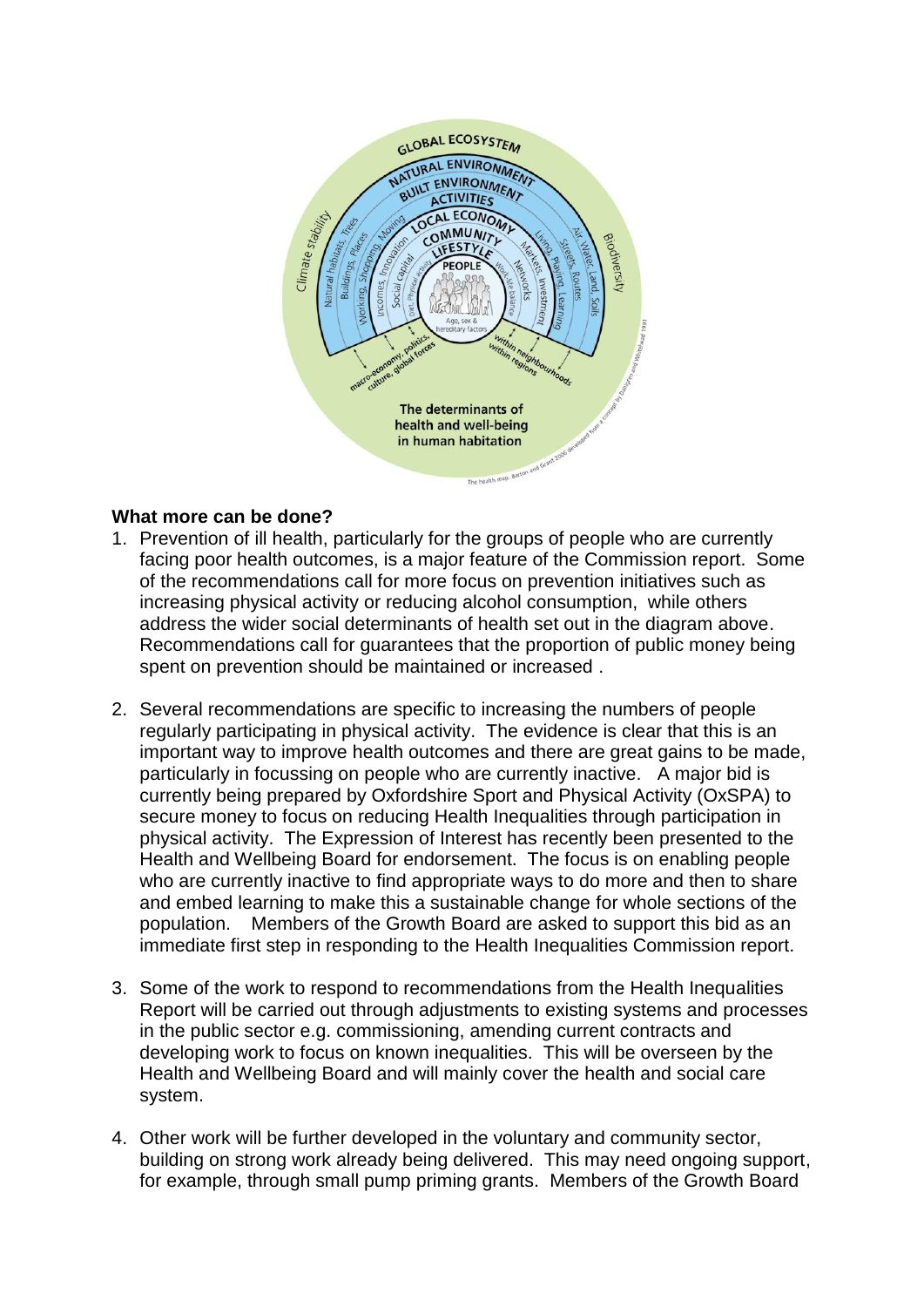are asked to consider how a local Innovation Fund can be established by all partners and to make a first contribution of £2000 from each organisation represented on the Board. Further discussions can then take place on what level of contribution organisations could be asked to make in the future, based on outcomes from the early work.

Recent examples of success of this type of Innovation Fund have been reported from the Bicester and Barton Healthy New Town programmes. These small grants, often of just a few hundred pounds, are being used to build up good networks of local activities which will improve social cohesion and wellbeing. This is establishing what is known as "social prescribing" – where good health outcomes can be achieved by non-medical prescribing of activities such as walking, joining a local lunch club or attending a reminiscence session, for example. External funding could also be sought and good examples of this in the Districts include Go Active Gold and Active Women which have tackled both mental and physical issues and behaviour change by bringing people together at exercise based activities.

- 5. Better data which can be shared is needed to identify poor outcomes and to monitor the effectiveness of work to address them. This is sometimes limited by the lack of information being collected by services, or a failure to use the information effectively. For example better targeting of services can be planned by carrying out Equity Audits or measuring how successful a campaign has been beyond numbers of attendees. Several recommendations in the report relate to this issue and it is suggested that, as a first step, there should be a scoping exercise to define a practical approach and identify priority areas for action.
- 6. The Health Inequalities Commission received submissions from a wide range of individuals and organisations on specific topics, such as income maximisation, mental health, minority ethnic community concerns, housing, loneliness, fuel poverty, food banks and transport. There are specific recommendations on all these issues (and others) and the route to implementing these recommendations will need further discussion and joined up action across organisations and sectors. Members of the Growth Board are asked to pledge their support in taking this work forward as it is clear that a partnership approach is needed if change is to be made and sustained.
- 7. All agencies are urged to adopt the approach of Health in All Policies and to work effectively together.

### **Proposal to the members of the Growth Board**

As part of the dissemination of the Health Inequalities Commission report, the Health Improvement Board (HIB) held a workshop in December 2016. It was agreed that a number of the recommendations could be taken forward through the work they are already overseeing but, in addition, the members of the HIB were keen to inform and engage Leaders in the discussion. They agreed to bring this information to the Growth Board.

In response to the presentation from Professor Griffiths: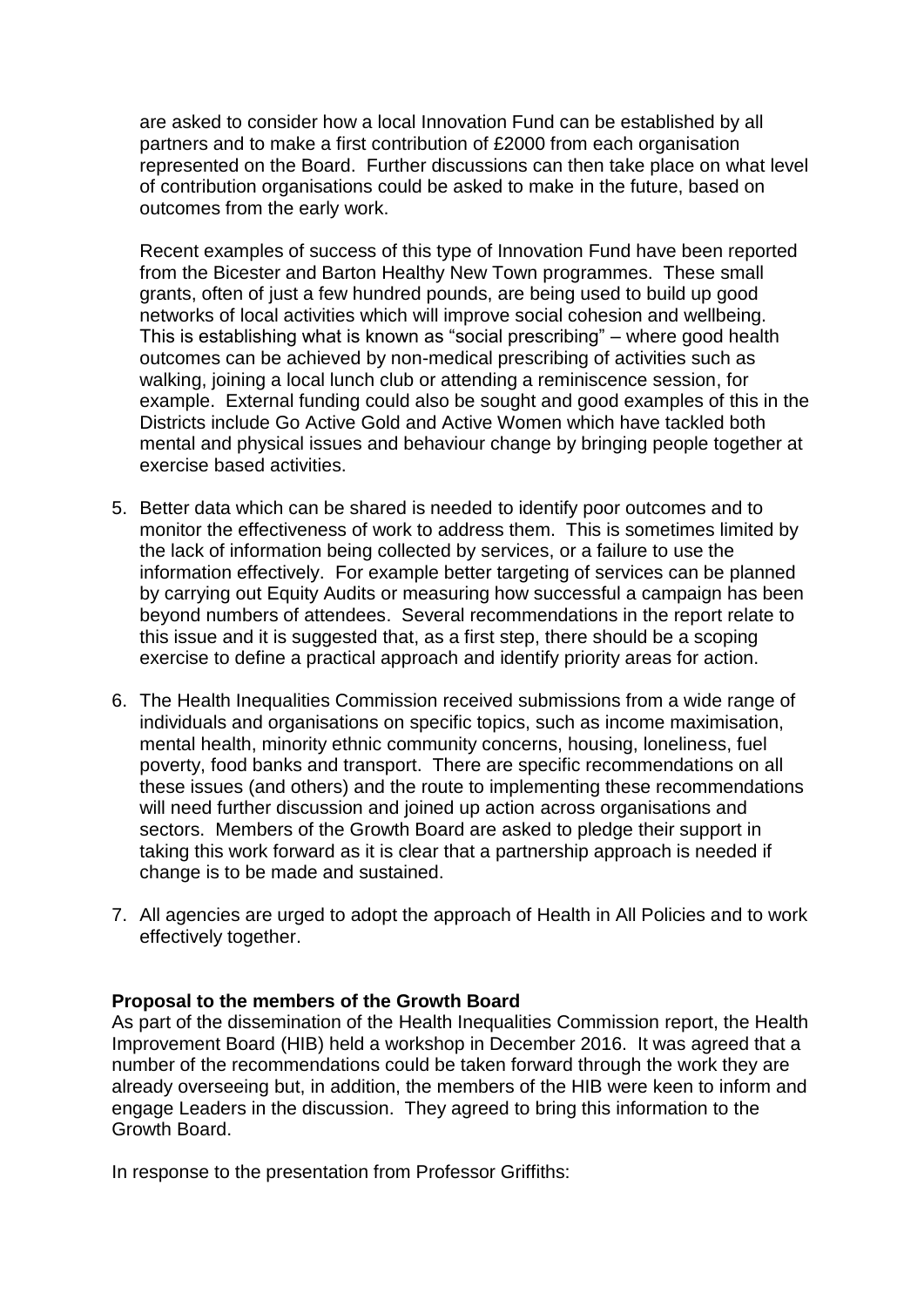- 1. Members of the Growth Board are asked to accept the recommendations and report of the Health Inequalities Commission and support the implementation of recommendations within and between their organisations as appropriate.
- 2. Members of the Growth Board are asked to endorse and support Oxfordshire Sport and Physical Activity in their bid to Sport England for money to tackle health inequalities in Oxfordshire.
- 3. Members of the Growth Board are asked to consider how a local Innovation Fund can be established by all partners and to offer a small contribution of £2000 each to get the fund started.
- 4. Members of the Growth Board are asked to consider and support further action which will facilitate implementation of the recommendations and enable review and reporting progress on a regular basis.

Dr Joe McManners Cllr Anna Badcock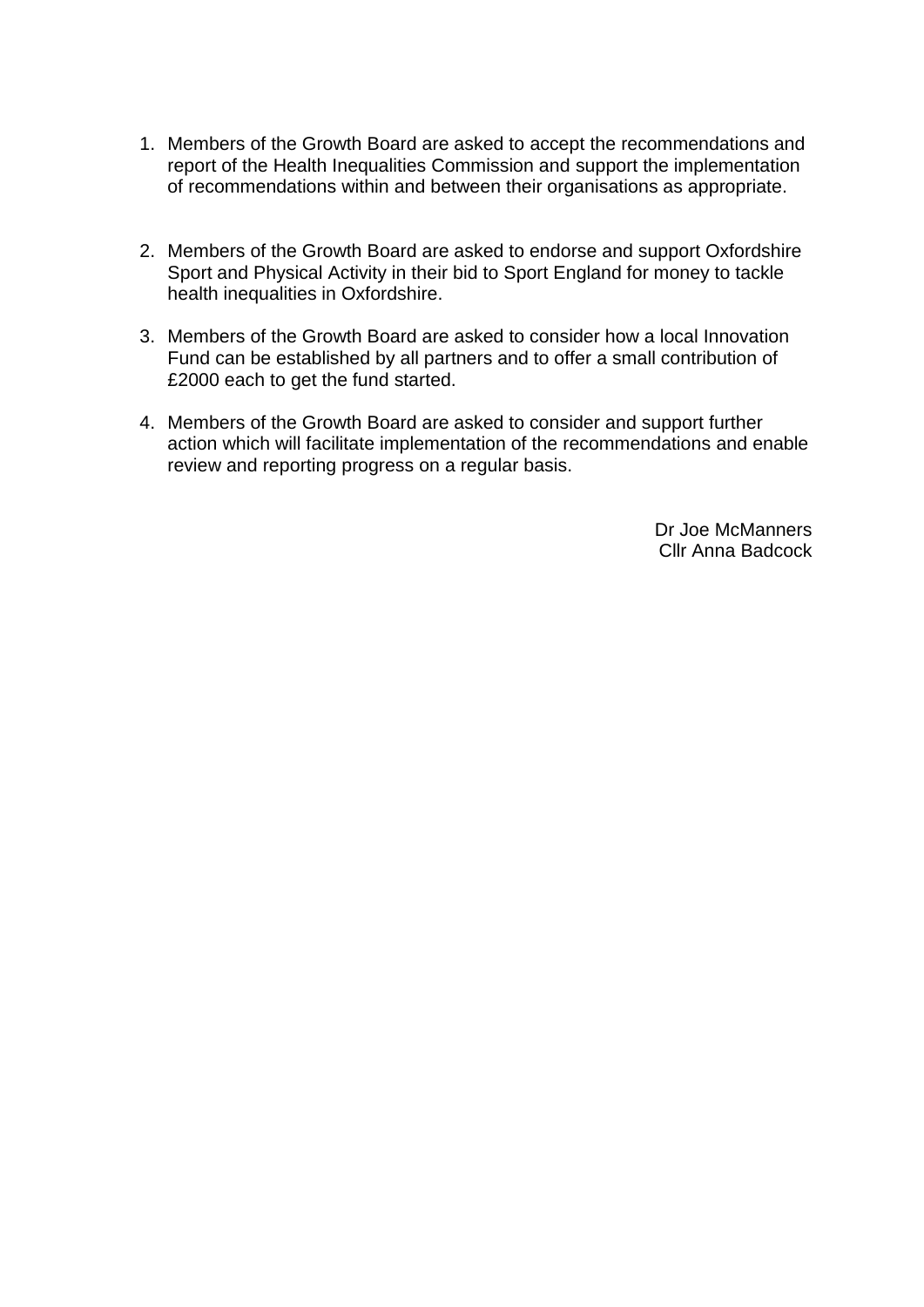# **Annex A**

# **Benefits claimants**

As of May 2016 there was a total of **27,480** working age benefits claimants in Oxfordshire of which over half (14,670, 53%) were claiming Employment and Support Allowance and Incapacity benefits.

The number of people claiming ESA has remained at a similar level to the number of claimants in May 2011. The number of people claiming job seeker benefits, and others on income related benefits, have each dropped significantly.





Source: DWP from nomis; claimants aged 16-64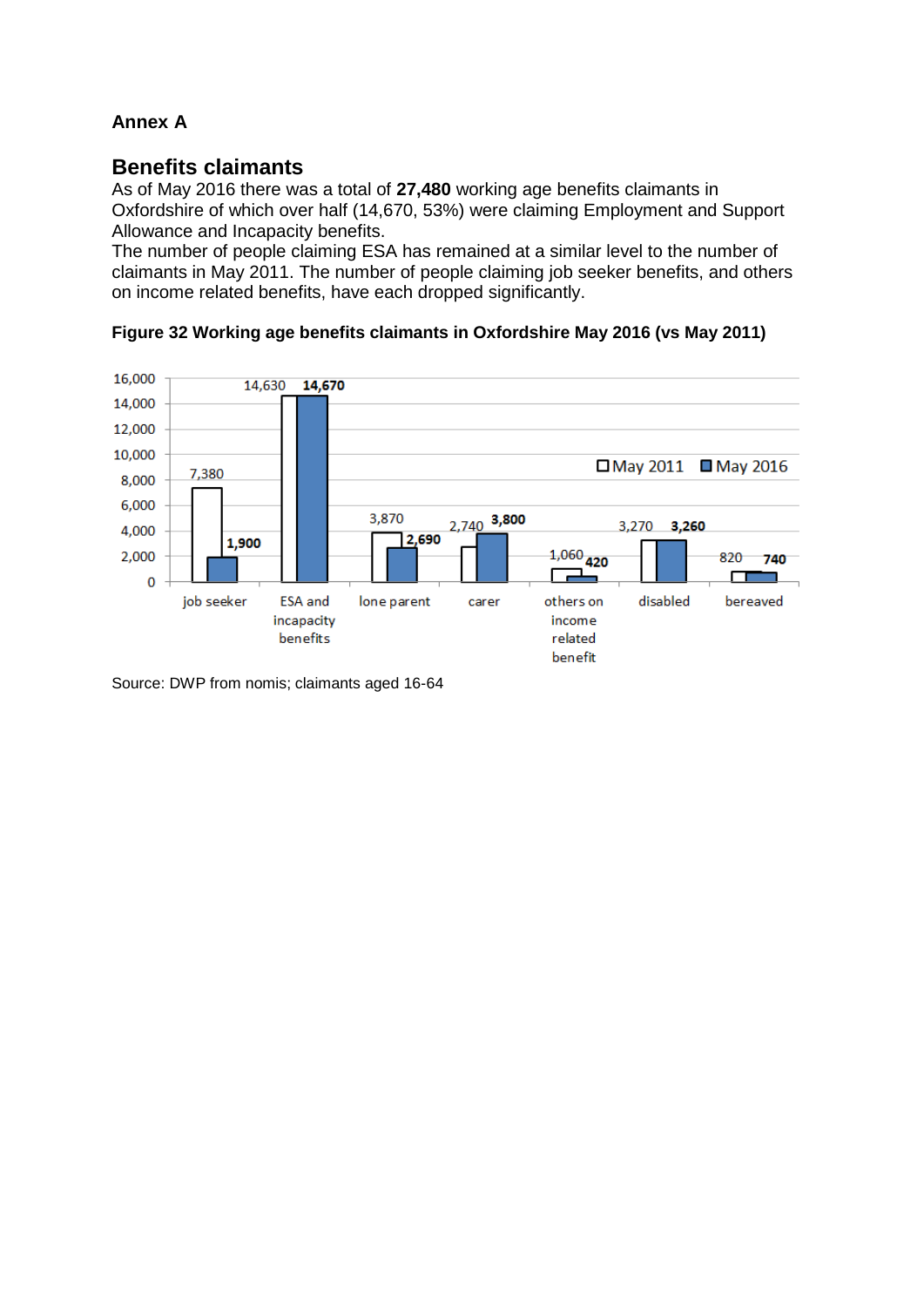## **Annex B Healthy Life Expectancy**

# Life expectancy

The most recent set of 3 year life expectancy data shows that, between 2012-14 and 2013-15, life expectancy for males and females in Oxfordshire each increased.

- Male life expectancy increased from 80.9 to 81.2 (+0.3 years)
- Female life expectancy increased from 84.0 to 84.3 (+0.3 years)

Between 2001-03 and 2013-15, the gap between male and female life expectancy decreased from 4.1 years to 3.1 years.



**Figure 1 Change in life expectancy in Oxfordshire – males and females to 2013-15**

Source: ONS, Crown Copyright 2016; Figures are based on the number of deaths registered and midyear population estimates, aggregated over 3 consecutive years. Note that scale does not start at 0

### **However, there is variation in life expectancy in Oxfordshire as follows:**

Lowest life expectancy for men - 74.7 years (MSOA level 2009-13) Highest life expectancy for men – 85.6 years (MSOA level 209-13)

This is a gap of 10.9 years between the best and worst areas in Oxfordshire for men.

Lowest life expectancy for women – 77.2 years (MSOA level, 2009-13) Highest life expectancy for women – 90.8 years (MSOA level, 2009-12)

This is a gap of 13.6 years between the best and worst areas in Oxfordshire for women.

Healthy life expectancies can be used to measure the proportion of life spent in "good" health or the proportion of life spent without disability.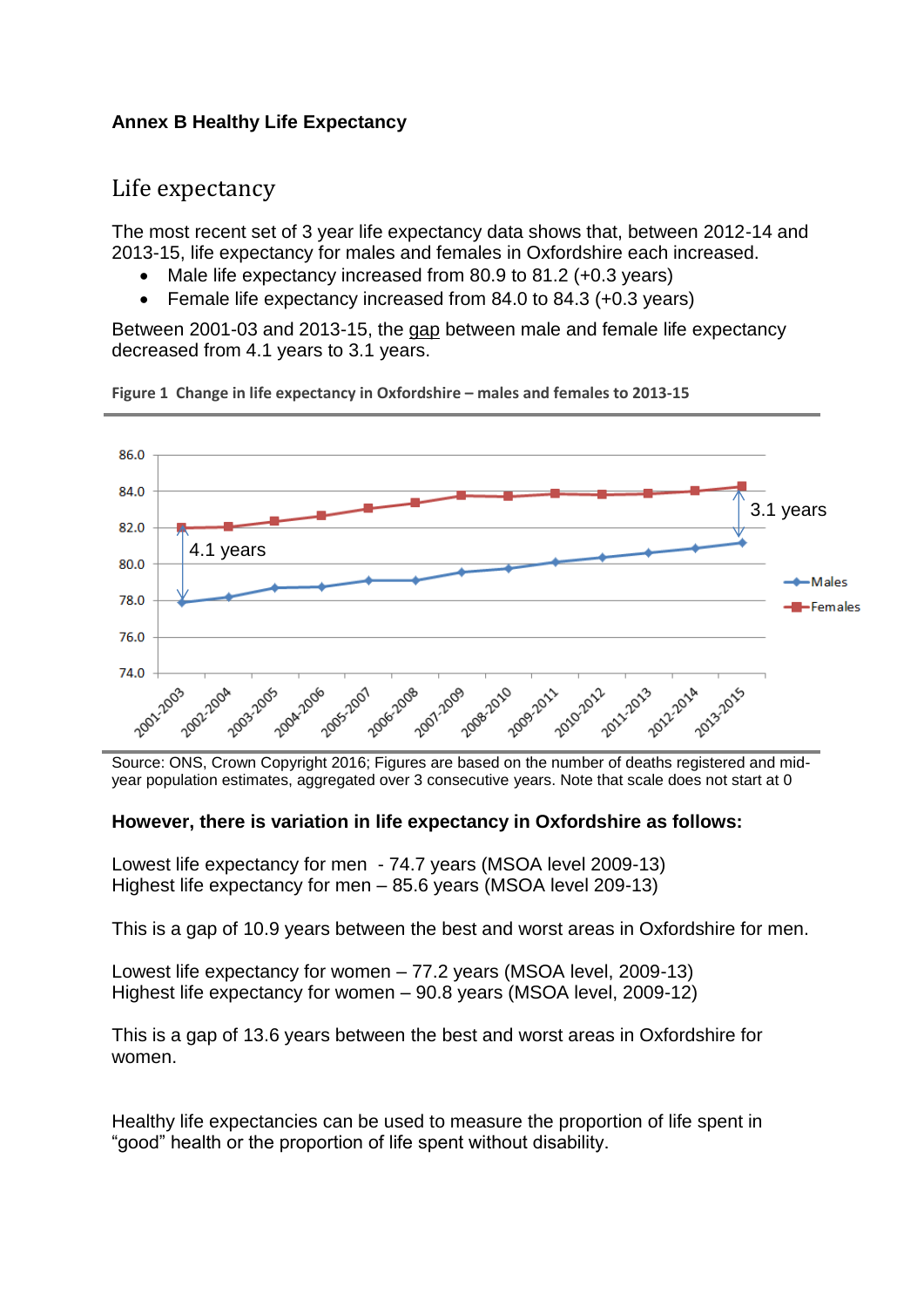In Oxfordshire, males at birth are expected to spend 84% of their life in good health (compared with 80% in England), for females it is 82% (compared with 78% in England).

Data for Middle Layer Super Output Areas (MSOAs<sup>1</sup>) in Oxfordshire shows geographical differences in the proportion of life spent in good health of between 80% and 89% for males and between 74% and 88% for females. The gap between highest and lowest areas in Oxfordshire is narrower than the gap for the South East region and England as a whole.

| % life spent      | <b>Males</b>                 |                        |         | <b>Females</b>               |                        |                |
|-------------------|------------------------------|------------------------|---------|------------------------------|------------------------|----------------|
| in good<br>health | <b>lowest</b><br><b>MSOA</b> | highest<br><b>MSOA</b> | Average | <b>lowest</b><br><b>MSOA</b> | highest<br><b>MSOA</b> | <b>Average</b> |
| Oxfordshire       | 80.4%                        | 88.6%                  | 84.1%   | 74.1%                        | 88.1%                  | 82.2%          |
| South East        | 78.9%                        | 90.2%                  | 82.6%   | 66.0%                        | 88.4%                  | 80.8%          |
| England           | 76.9%                        | 90.2%                  | 80.2%   | 58.0%                        | 88.4%                  | 78.1%          |

**Table 1 Proportion of life spent in good health (2009 to 2013)**

Source: ONS Healthy Life Expectancy at Birth dataset, released Sept 2015; confidence intervals not published for this data (but will apply)

### **1. Variation in Healthy Life Expectancy for Men**

The life expectancy for men in the worst MSOAs is 74.7 years and the best MSOAs is 85.6 years

- If 80.4% of that life is spent in good health then, on average, men in the **worst** MSOA might expect to develop disability or poor health from **the age of 60.**
- If 88.6% of that life is spent in good health then, on average, men in the **best** MSOA might expect to develop disability or poor health from **the age of 75 years 10 months**

### **2. Variation in Healthy Life Expectancy for Women**

1

The life expectancy for women in the worst MSOA is 77.2 years and the best MSOA is 90.8 years

- If 74.1% of that life is spent in good health then, on average women in the **worst** MSOA might expect to develop disability or poorer health from the **age of 57 years 2 months**
- If 88.1% of that life is spent in good health then, on average women in the best MSOA might expect to develop disability or poorer health from the **age of 80 years**

 $1$  Middle Layer Super Output areas are a statistical geography. There is a total of 86 MSOAs in Oxfordshire each with an average of 7,900 people.